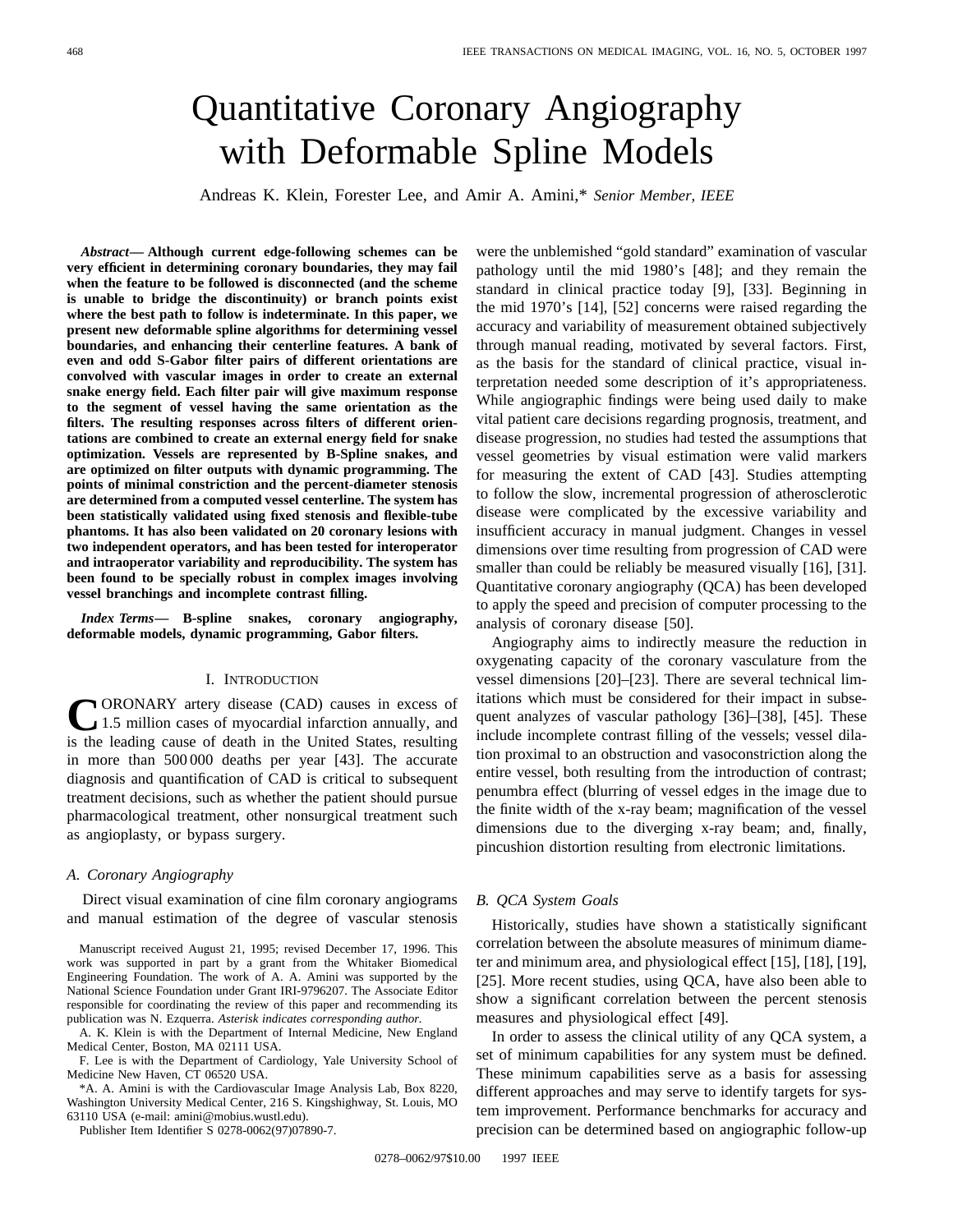studies measuring the progression of disease, as well as physiologic experiments measuring the decline of vessel response to a vasodilatory stimulus, i.e., coronary flow reserve (CFR) [20]. These studies provide evidence for the expected magnitudes of the vessel dimensions or incremental changes in dimensions.

Several studies have established tolerances for the accuracy and precision of quantitative angiographic systems based on clinical data. Rensing *et al.* [40] studied 350 patients with single-vessel coronary artery disease who had undergone balloon angioplasty. They compared functional status (recurrent angina and/or electrocardiogram (EKG) changes with exercise) with the results of angiography at six month follow up. Any one of the following was found to have the highest accuracy in predicting anginal status: minimal lumen diameter of 1.45 mm (the vessels studied had a median reference diameter of 2.63 mm), percent-diameter stenosis of 45.5%, an interval luminal narrowing of 0.30 mm, and an interval change in percentdiameter stenosis of 10%. Essentially identical results were found for the prediction of exercise tolerance.

Wilson *et al.* examined the CFR of 50 patients with a single vessel lesion by the administration of a potent vasodilator via coronary angiographic catheter [49]. The resting and maximal blood flow past the lesion were recorded with a Doppler catheter. A minimum luminal area of less than  $2.5 \text{ mm}^2$ , percent-area stenosis greater than 70%, and percent-diameter stenosis greater than 60% correlated with a physiologically significant decrease in the coronary flow reserve. A minimum luminal area of  $2.5 \text{ mm}^2$  corresponds to a minimum diameter less than 0.9 mm.

Both of these studies establish the minimum digital quantitative angiography (DQA) system requirements from a clinical perspective. In order to predict accurately functional status, any DQA system must be capable of accurately measuring stenoses on the order of 1.4 mm with a resolution better than 0.3 mm required to evaluate interval changes. Thus precisions (which reflect repeatability of the system and the spread of possible errors) must be less than 0.3 mm to detect interval change. In order to predict functional impairment even at a sub clinical level, it must be able to accurately measure absolute luminal diameters down to less than 0.9 mm. Any new DQA system should meet these minimal criteria.

#### *C. Current Limitations*

As advanced as the automated QCA systems have become, they remain limited in their variability by virtue of requiring operator input in order to "find" the vessel to be measured. These systems are sensitive to the initial conditions imposed by the operator. Some researchers have gone to great lengths to reduce the dependence on initial conditions, notably Reiber *et al.* [39] require only a beginning and end point of the rough fit centerline. The system then tracks the centerline in a low resolution version of the desired image and projects this estimate of the centerline back onto the original image. Interoperator variability is a direct consequence of system sensitivity to initial conditions.

The QCA systems of Reiber [39], Brown [5]–[7], Figueiredo [17], and van der Zwet [54] all use least-cost edge following to identify the vessel borders for subsequent analysis. Edge following schemes can be very efficient, but they may fail when the feature to be followed is disconnected (and the scheme is unable to bridge the discontinuity) or branch points exist where the best path to follow is indeterminate. In the analysis of coronary vasculatures, these situations may arise when there is incomplete contrast filling of vessels, where vessels branch, or when vessels at different depths appear to overlap one another.

Unfortunately, in the majority of cases, studies have selected vessels of simple geometry with discrete disease for system analysis, a situation which represents less than 30% of cases actually encountered in clinical practice [21]. Recently, Gurley *et al.,* explored operator- and patient-dependent factors which impacted the performance of a commercially available system (General Electric DCX-ADX, Schenectady, NY) [24]. They discovered that fully automatic border detection only worked on 20 of 38 lesions (from 25 consecutive patients) unanimously selected as stenoses by a panel of four angiographers. The 18 failures involved tracking over regions of complicated geometry: 72% involved a stenosis at vessel branch point, 44% involved an excessively tortuous vessel or overlap, 22% involved both tortuosity and overlap, and 28% involved poor image quality. Automatic border detection and vessel measurement failed in 52% of sequential clinical angiograms.

These two problems highlight the need for further improvement in QCA systems. In this paper, we describe a unique edge identification algorithm which robustly measures vessel geometry over a wide spectrum of vessel lesions from discrete to diffuse, and geometries from simple to complex. The system also aims to reduce the bias introduced by the operator with an eye toward eventual full automation of vessel boundary mapping.

#### II. PROPOSED ALGORITHM

### *A. Energy Minimizing Snakes*

Energy minimizing splines, commonly called snakes, offer clear advantages over edge following methods as they incorporate both local image and expected contour information [28]. As was previously stated, edge following methods are prone to failure when the edges are disconnected or multiple alternate paths are present (at vessel overlaps or branches). These methods are vulnerable because they only utilize local image information; they do not incorporate any higher level information—such as the expected length or shape—which could guide the path over breaks or past indeterminate solutions. Snake algorithms are relatively tolerant of the local discontinuities in image intensity information and ambiguities in path which hamper other techniques.

Snakes are deformable curve models which lock onto nearby edges and accurately localize them. They are guided to their best fit conformation by a balance between external forces imposed on them by the image, and internal shape constraints which keep them smooth. Snakes have an associated energy function which can be written

$$
\varepsilon_{\text{snake}} = \varepsilon_{\text{external}} + \varepsilon_{\text{internal}} \tag{1}
$$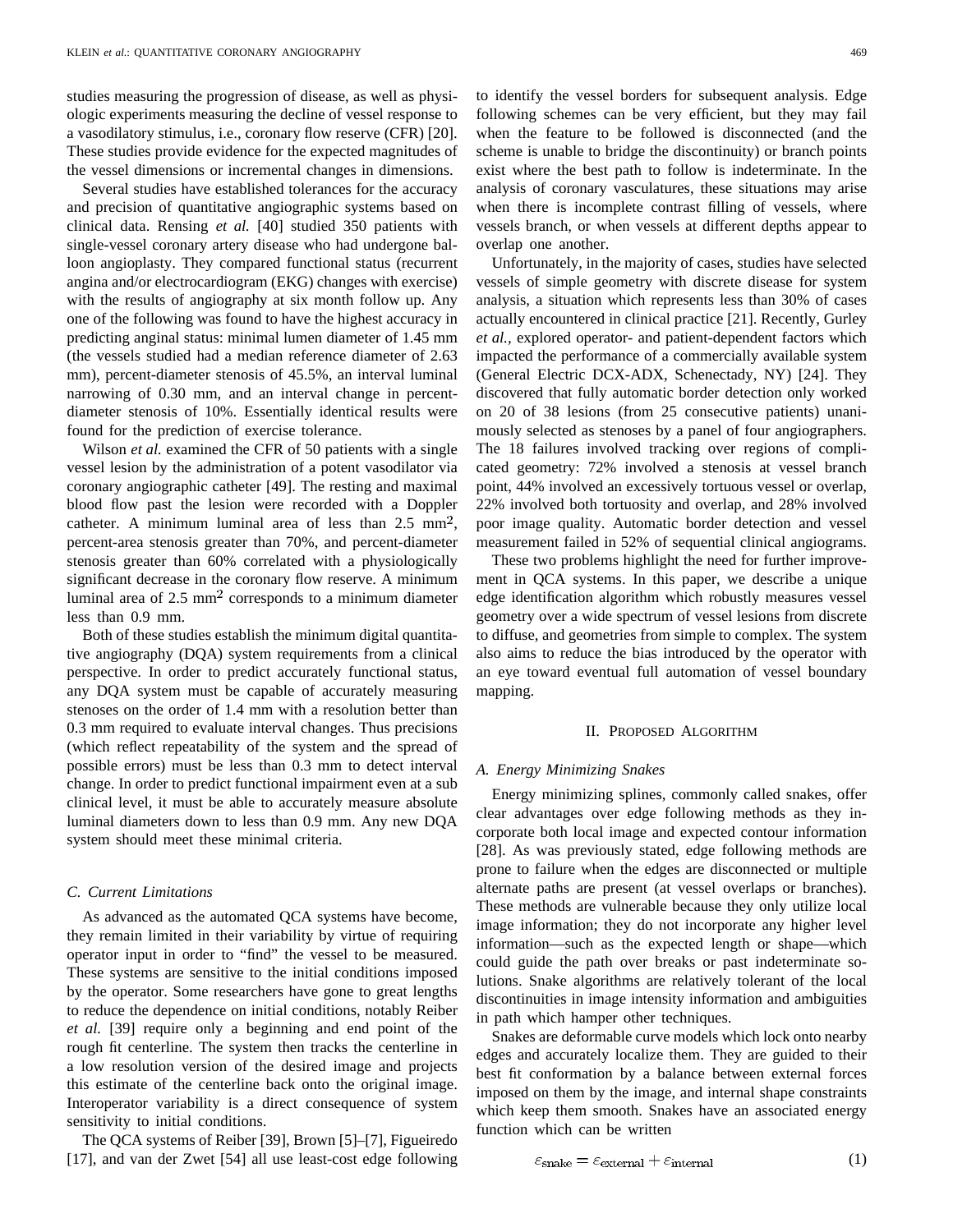

Fig. 1. Spanwise cubic B-spline with three spans (shown separated by vertical bars) and six control points. The first span is controlled by points  $p_0-p_3$ , the second by points  $p_1-p_4$ , and the last by points  $p_2-p_5$ .

$$
= \int_0^l \varepsilon_{\text{image}}[v(s)] ds + \int_0^l \alpha |v_s(s)|^2
$$
  
+  $\beta |v_{ss}(s)|^2 ds$  (2)

for a snake,  $v(s)$ , of length *l*. The total energy,  $\varepsilon_{\text{snake}}$ , reaches a minimum value as the snake locks onto a salient image contour. The snake energy, as originally proposed by Kass *et al.,* was the sum of an external energy

$$
\varepsilon_{\text{image}}[v(s)] = -|\nabla I[\alpha(s)]|^2 \tag{3}
$$

where  $\nabla$  is the local image gradient operator, and an internal energy derived from a combination of derivatives along the spline which enforced smoothness [28]. Snakes and other deformable boundary models have been used to track movement in magnetic resonance [1], [2] and X-ray [3], [10] images; and accurately locate neural dendrites in electron micrographs [8], facial features in photographs [51], and cardiac silhouettes in ultrasound images [44].

#### *B. B-Spline Snakes*

As the basis functions for energy maximizing snakes, Bsplines have several characteristics which make them well suited to describing vessel contours as well as optimization using dynamic programming: 1) they are smooth, $1$  continuous curves which are in general less dependent on internal energy constraints (and, hence, the additional weighting terms  $\alpha$  and  $\beta$ in (2), 2) they are completely specified by few control points, and 3) individual movement of the control points will only affect them locally [2], [34] (Fig. 1). B-splines are given by the following expression:

$$
v(u) = \mathbf{u}^{\mathrm{T}} \mathbf{M} \mathbf{P} \tag{4}
$$

where  $\bf{u}$  is a column vector of powers of  $u$ , the spline parameter,  $P$  is a sequence of control points, and  $M$  is a matrix which blends the control points. B-splines can be constructed of any order (with the complexity of the possible conformation increasing with spline order), but second- (quadric) and thirdorder (cubic) are most often encountered. Quadric and cubic B-splines exhibit a favorable tradeoff between their shape complexity for describing natural curves and computational burden

required to solve them. To increase the shape complexity of the B-spline without dramatically increasing computational burden, any number of quadric or cubic B-spline segments can be strung together to create a piecewise quadric or cubic spline (Fig. 2).

To identify the edge features in the image, the following expression must be minimized along the B-spline curve

$$
\varepsilon_{\text{snake}} = -\int_0^l \varepsilon[v(s)] \, ds \tag{5}
$$

where  $\varepsilon[v(s)]$  is appropriate image-derived information. The specific image-derived information in our QCA system is explained in Section II-D.

For a piecewise cubic B-spline, (5) may be written in the form

$$
\varepsilon_{\text{snake}} = \varepsilon_0(p_0, p_1, p_2, p_3) + \varepsilon_1(p_1, p_2, p_3, p_4) + \cdots + \varepsilon_{N-4}(p_{N-4}, p_{N-3}, p_{N-2}, p_{N-1})
$$
(6)

where  $p_i$  are the B-spline control points, N is the total number of control points, and  $\varepsilon_n$  are the energies for each span. Note that as defined here, the shape and, thus, the energy, of each piecewise cubic span depends only on four adjacent control points. It would be possible to impose derivative smoothness penalties on the B-spline curve as in (2); however, for the application at hand, the derivative penalties are felt not to be needed. furthermore, the added smoothness penalties will require additional weight terms that will need to be adjusted, leading to variability in the results.

#### *C. Dynamic Programming*

Dynamic programming (DP) is a very efficient method for optimizing problems which can be broken down into a number of independent steps [1], and dramatically reduces the number of calculations over exhaustive enumeration. Given a cubic Bspline with N total control points and  $n$  possible positions for the  $N$  control points, the total number of possible solutions is  $n^N$ . However, the total number of steps needed to find the optimum solution by DP is  $O(n^4N)$ . Thus, for any number of control points greater than four, DP offers dramatic increases in efficiency. And, as more control points are added, the number of steps increases linearly; while the total number of possible solutions increases exponentially.

 $<sup>1</sup>$  Please note that although this is the case, one can create corners in such</sup> curves by placement of coincident knot points.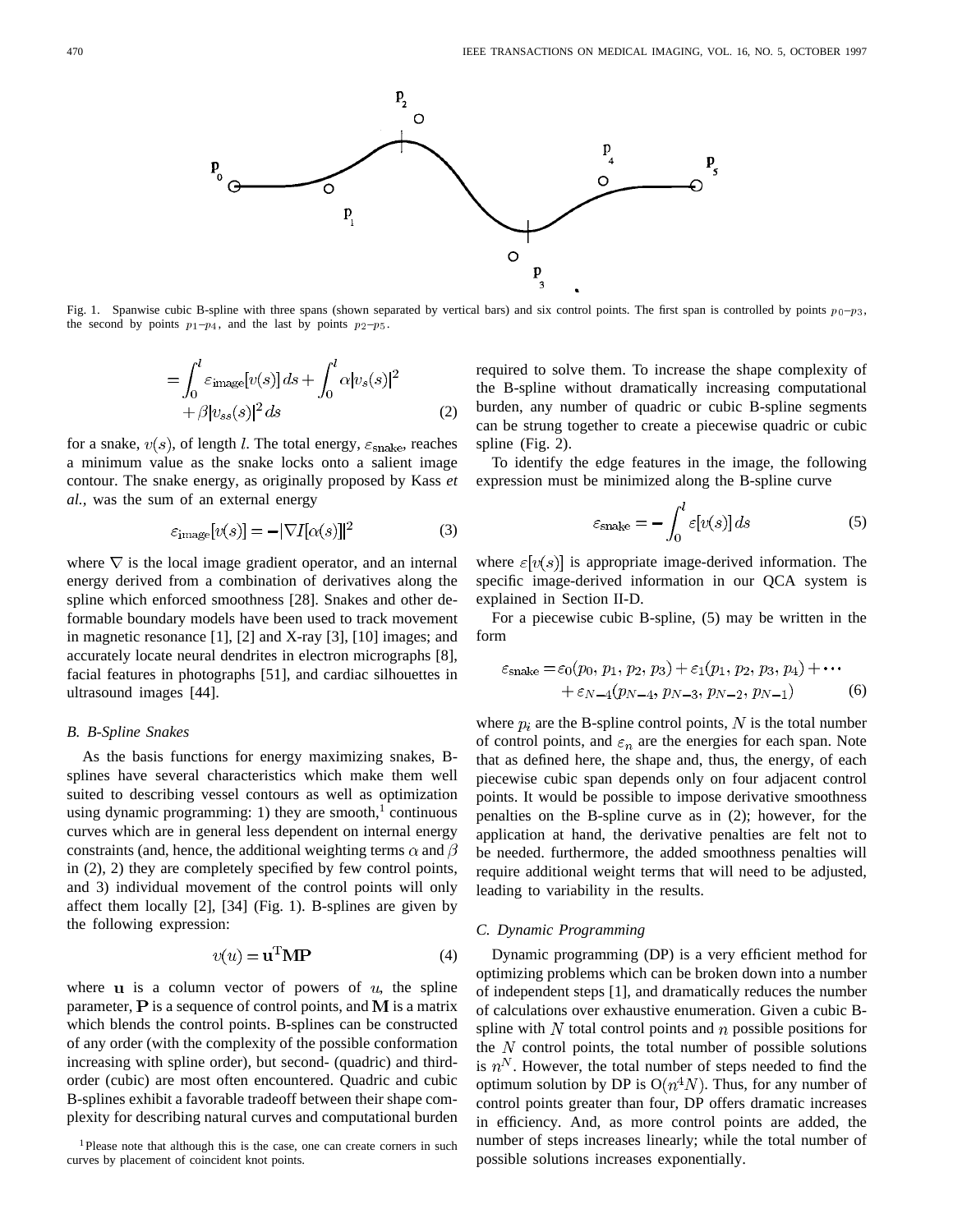

Fig. 2. B-splines with (a) four control points and one span and (b) with five control points and two spans. This figure demonstrates the increase in complexity, needed to match image contours, which can be attained by increasing the number of piece wise cubic spans.

The QCA systems of Reiber and van der Zwet also employ DP [39], [47]. In the case of least-cost edge following of Reiber, the number of steps required to find the optimum solution is  $O[(3)^2N]$  assuming a simple path constrained only by the last point found. In the case of the least-cost scheme presented by van der Zwet, the number of steps required is  $O(9)^2N$ . Note that both of these implementations depend heavily on the total length of the edge to be followed,  $N$ , since each point along the path can be considered an independently variable control point of a linear spline. As the edge length increases linearly, the number of steps to find the solution increases linearly. In contrast, the number of steps to solve the B-spline snake is independent of the actual length of the edge, since the same number of control points can be used to span any distance. Thus  $N$ , in the case of line following, is much greater in practice than in the case of B-spline snakes.

Dynamic programming may be used to optimize the continuous B-spline curve in the control point space to minimize  $\varepsilon_{\text{total}}$  using the following recurrence:

$$
S_i(p_i, p_{i+1}, p_{i+2}) = \min_{p_i=1} \{ \varepsilon_{i-1}(p_{i-1}, p_i, p_{i+1}, p_{i+2}) + S_{i-1}(p_{i-1}, p_i, p_{i+1}) \} \tag{7}
$$

for  $i \geq 3$ , and

$$
S_1(p_1, p_2, p_3) = \min_{p_0} \{\varepsilon_0(p_0, p_1, p_2, p_3)\}.
$$
 (8)

In general, for an order- $k$  B-spline,  $S_i$  is a function of  $k$  control points [2]. This minimization yields the optimal open spline, as is the case for a vessel border. This algorithm is easily extended to include closed splines, which are useful for area and volume measurements.

In practical terms, the iterative optimization scheme for spanwise cubic B-spline snakes can be summarized as follows. Beginning with the first span, the locations of all four control points are varied systematically within a limited window and the energy corresponding to each conformation is calculated. These energies are minimized over the first control point. The procedure is repeated for the next span, the conformation of which is controlled by the last three control points of the previous span and the next control point in the sequence. Energies corresponding to all of the possible locations of these four control points are calculated from the spline energy plus the minimum energies from the first span. This scheme continues until all the control points have been varied, and the minima of all the remaining conformations can be sought. Stepping back through stored optimal control point locations reveals the lowest energy state conformation. This optimization process is repeated until the overall spline energy reaches a minimum; i.e., there is no lower energy state than the one occupied by the snake.

*Iterative DP Algorithm for B-Spline Snakes:*

- 1) Initialize B-Spline,  $v(s)$  in the image.
- 2) Minimize  $\varepsilon_{\text{snake}}[v^i(s)] \rightarrow \varepsilon_{\text{snake}}[v^{i+1}(s)]$  using (7) and (8).
- 3) For all j, update  $\{p_i\}^i \rightarrow \{p_i\}^{i+1}$ .
- 4) If  $i >$  MAX or THRESHOLD, then HALT.
- 5)  $i = i + 1$ .
- 6) Goto Step 2).

where  $i$  is the iteration index. Note that each control point is optimized within a  $M \times M$  pixel window.

# *D. Image Filtering*

*1) Traditional Techniques:* Both the least-cost algorithms and the snake algorithms use image intensity information to determine their optimal paths. Costs and energies may be derived from the image itself (i.e., image gradients, as have been traditionally used), or from enhanced images where the application of digital filtering techniques has increased the contrast between the features of interest and the background.

Many different methods for enhancing object edges in images have been used in computer vision applications, as well as in QCA systems described in the literature. Ellis *et al.* [16] apply a first derivative to the image intensity along scanlines drawn perpendicular to an initial, rough-fit centerline. However, this has been shown to result in underestimation of vessel width. Reiber [39], Mancini [32], and others combine first and second spatial derivatives along a similar series of centerline perpendiculars to locate potential vessel edges. The added requirement of the vessel centerline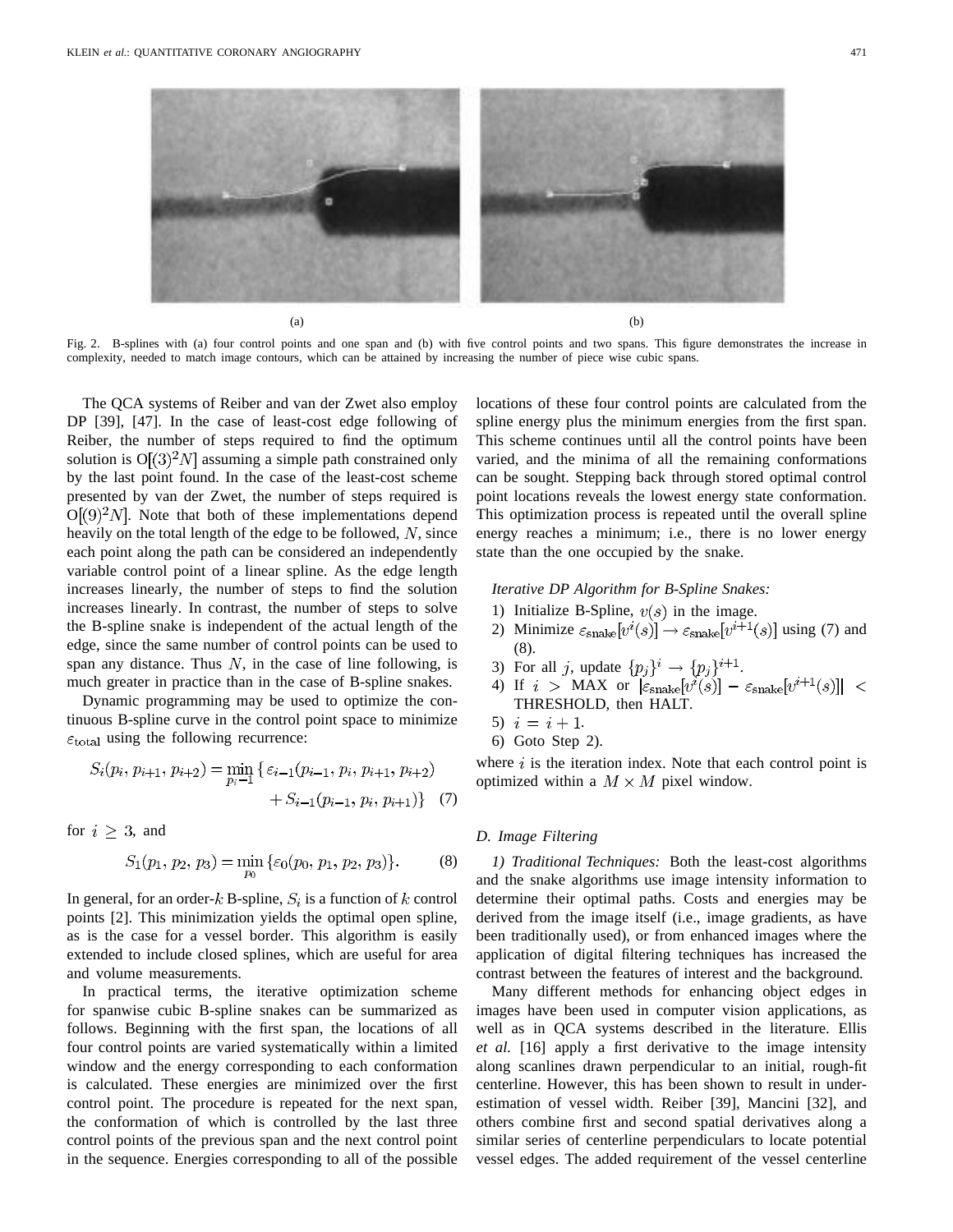

Fig. 3. (a) Even and (b) odd Gabor and S-Gabor functions and their Fourier transforms. Note that the magnitude of the Fourier transform of the even Gabor filter is nonzero at a frequency of zero, revealing the nonzero dc response of this filter. By comparison, the magnitude of the Fourier transform of the even S-Gabor filter is zero.

and the relative weights of the first and second derivatives (which must be determined empirically) can be potential drawbacks to these approaches.

Other digital filters used in computer vision for edge detection are more global in extent and include the derivative of gaussians (DOG) [42], laplacian of Gaussians (LOG) [35] and quadrature pair filters [30], [41]. These filters combine image information over a wide area (typically  $>100$  pixels). Quadrature pair filters are gaining in popularity as they provide the most accurate models of natural vision systems, based on experimental data [11], [30].

*2) Gabor Filters:* Gabor filters belong to the family of quadrature pair filters [30]. They enhance line and edge features, are selective for orientation and frequency, and their outputs may be combined to produce a robust external energy term for snake optimization. Additionally, they have a number of advantages over the spatial derivative, DOG, and LOG edge enhancement schemes described earlier [12], [13]. The Gabor filters can be two-dimensional (2-D) filters and can be designed to enhance edges of any orientation. These filters do not require empirically weighted averaging functions to accurately locate edge features, and they accurately enhance *both* lines and edges. The Gabor-filter outputs are well suited to identifying vascular features and driving the optimization of snakes.

The one-dimensional (1-D) Gabor-filter pair is defined as follows [26]:

$$
S(x) = e^{x^2/2\sigma^2} \cdot \sin\left[2\pi v_0 x\right] \tag{9}
$$

$$
C(x) = e^{x^2/2\sigma^2} \cdot \cos\left[2\pi v_0 x\right] \tag{10}
$$

where x is the distance along the axis,  $\sigma$  determines the width of the Gaussian envelope and  $v_0$  is the modulation frequency.  $S(x)$  defines the odd, antisymmetric function and  $C(x)$  defines the even, symmetric Gabor function. The 1-D Gabor filters can be extended to two dimensions by simply multiplying the 1-D Gabor functions by a Gaussian lowpass filter in the orthogonal direction [30].

*3) S-Gabor Filters:* Heitger *et al.* proposed an extension of Gabor filters to address the issue of nonzero dc response existing with the even Gabor filter by including a sweep to lower frequency in the sine and cosine functions [26]. The enhancement of small vessels and sharp edges of large vessels would be compromised by a nonzero dc filter. Their 1-D S-Gabor ("Stretched-Gabor") functions can be written

$$
S(x) = e^{x^2/2\sigma^2} \cdot \sin\left[2\pi v_0 x \psi(x)\right] \tag{11}
$$

$$
C(x) = e^{x^2/2\sigma^2} \cdot \cos\left[2\pi v_0 x \psi(x)\right] \tag{12}
$$

with

$$
\psi(x) = k \cdot e^{-\lambda(x/\sigma)^2} \tag{13}
$$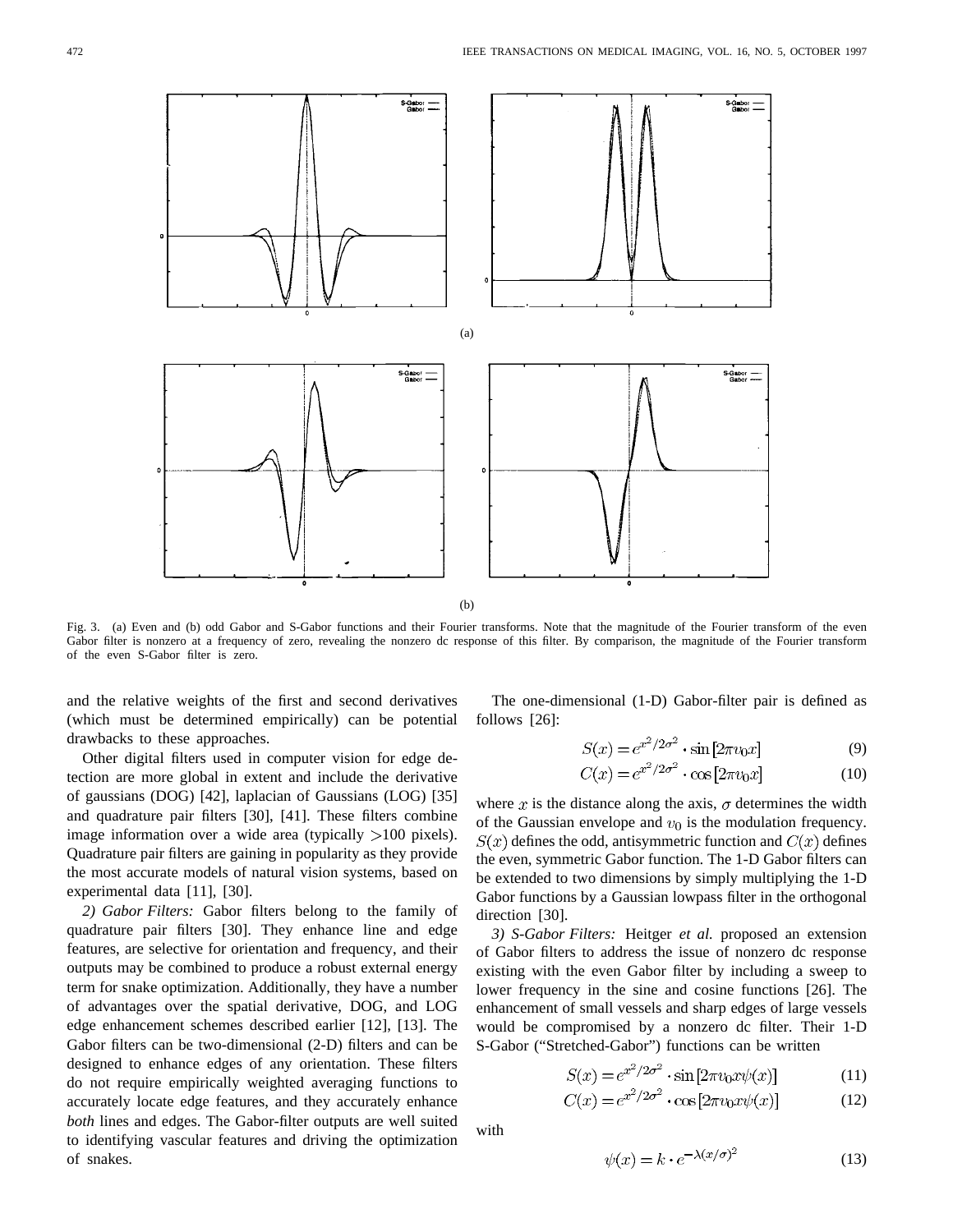where  $k$  is the relative contribution of the frequency sweep and  $\lambda$  determines the rate of the frequency sweep. Heitger *et al.* further state that for a given k,  $\sigma$ , and  $v_0$  with  $\sigma * v_0 > 0.38$ there exists at least one  $\lambda$  which will satisfy the condition of zero dc, namely, that the integral over the length of the even filter is zero. The function  $\psi(x)$  has the effect of increasing the wavelength of the sine and cosine functions with increasing distance from the origin, adding weight to the negative side lobes of the even filter. This adds sufficient negative area to make a zero integral solution possible (Fig. 3).

The 1-D S-Gabor filters can be extended to two dimensions by two separate methods. The first method extends the filters to two dimensions by multiplying the 1-D kernels with a Gaussian kernel in the  $y$  direction [30]. The effect of the Gaussian envelope oriented perpendicular to the major axis of the Gabor filter is one of averaging or summing the intensity information along the edge or line features to be enhanced. In this case, the orientation of the filter is set by application of a rotation matrix of the appropriate angle to the 2-D filter

$$
S(x) = \exp\left[-\frac{1}{2}\left(\frac{x^2}{\sigma_x^2} + \frac{y^2}{\sigma_y^2}\right)\right] \cdot \sin\left[2\pi v_0 x \psi(x)\right] \tag{14}
$$

$$
C(x) = \exp\left[-\frac{1}{2}\left(\frac{x^2}{\sigma_x^2} + \frac{y^2}{\sigma_y^2}\right)\right] \cdot \cos\left[2\pi v_0 x \psi(x)\right] \tag{15}
$$
  

$$
\psi(x) = k \cdot e^{-\lambda(x/\sigma_x)^2} \tag{16}
$$

$$
\psi(x) = k \cdot e^{-\lambda (x/\sigma_x)^2}.
$$
\n(16)

The choice of the widths of the Gaussian envelopes,  $\sigma_x$  and  $\sigma_y$ , determine the frequency and orientation selectivity of the 2-D S-Gabor filter, respectively.  $\sigma_y$  controls how long and continuous, as well as how closely oriented to the filter's major axis a feature must be to be enhanced.  $\sigma_x$  controls how sharp, or quickly arising from the background the edge or line must be to be enhanced. A ratio of  $\sigma_x/\sigma_y = 0.55$  was derived by Kulikowski *et al.* from single cat striate cortical cell recordings [30].

A second method for extension of the S-Gabor filters to two dimensions was proposed by Heitger *et al.* which simultaneously enforces polar separability and sets the filter orientation [26]. This method involves constructing a polar 2- D operator in the Fourier domain by assigning the 1-D Fourier transform of the 1-D S-Gabor filter (which is a function of filter frequency only) to the radial variation,  $\Re(r)$ , and multiplying it by a power of a cosine function

$$
\mathfrak{S}(r,\,\phi) = \mathfrak{R}(r) \cdot \cos^{2m}(\phi_0 - \phi) \tag{17}
$$

where  $\phi_0$  sets the filter orientation, and m the sharpness of the orientation selectivity. This function in r and  $\phi$  is then discretely sampled onto the Cartesian coordinate plane using bilinear interpolation. Taking the inverse Fourier transform of the Cartesian-sampled filter, then completes the construction of the 2-D filter.

## *E. Energy Field*

The magnitude and direction of variations in image intensity describe line and edge features contained in an image. The intensity of the S-Gabor filtered image at each point may be used to drive an energy minimizing snake onto contours



Fig. 4. Vector magnitude of the S-Gabor filter outputs at three different orientations for a synthetic circle. (a) The even filter response, (b) the odd filter response (except in the center where the original image has been substituted), and (c) the energy field.

within the image. The energy field,  $E$  is defined as the vector magnitude of the filter outputs obtained by convolving the even and odd S-Gabor filters of orientation  $\theta$  with the image, I

$$
E(\theta) = \sqrt{[C(\theta) * I]^2 + [S(\theta) * I]^2}.
$$
 (18)

This square law nonlinearity has been shown to exhibit a single peak response to edges, lines, and features combining elements of both. It should be noted that the location of the peak energy corresponds exactly to the location of these characteristic features. However, the *energy* conveys no information as to the particular type of feature which generated the response [26]. The *phase* conveys the character of the feature—whether it is more like a line or more like an edge

$$
\Phi(\theta) = \tan^{-1} \left[ \frac{S(\theta) * I}{C(\theta) * I} \right].
$$
\n(19)

To create an energy field of enhanced even and odd features of any orientation, a bank of filters at different orientations may be convolved with the image and the energy computed for each orientation. The maximum energy response across the bank of filters at each point in the image defines a composite energy field

$$
\varepsilon(x, y) = \max_{\beta} E(x, y, \theta). \tag{20}
$$

This results in a composite image of enhanced edge and line features of all orientations spanned by the range of  $\theta$  in the bank of filters. The number and spacing of orientations within the bank depends on the orientation selectivity of the filter. The narrower the range of orientation selectivity, the more closely the filters will be need to be spaced in order to enhance all possible orientations. The energy field provides the external forces which pull the energy minimizing snake onto the image contours.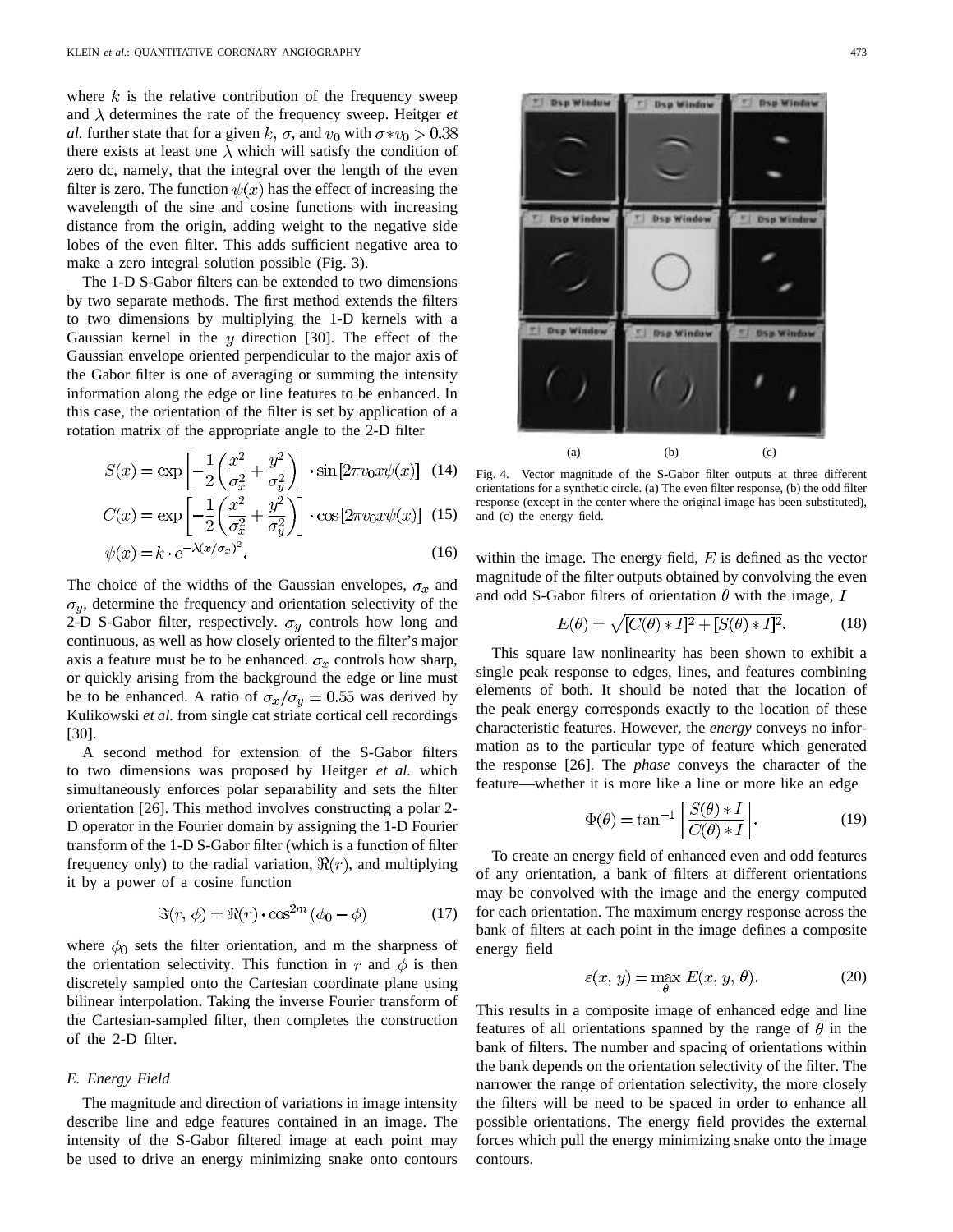

Fig. 5. Energy field resulting from the convolution of a region of a clinical angiogram with a bank of 12 evenly spaced S-Gabor filters, each specific to a particular orientation.



Fig. 6. Example screen of interactive image processing package developed to implement the S-Gabor filter and B-spline snake algorithm.

Fig. 4 displays the result of convolving S-Gabor filters with a synthetic image of a circle. In this figure, the output of the S-Gabor filter pairs in three different orientations can be viewed. Each of the images in Fig. 4 demonstrates edge enhancement which is selective for orientation: edge features oriented along the major axis are enhanced, while those away from this orientation are suppressed. The image in Fig. 5 is the energy field resulting from convolving the image with a bank of 12 evenly spaced S-Gabor filters and taking the maximum intensity across the bank at each point. The energy field contains edge features of all orientations, and reveals features suppressed in the single filter images.

## *F. Summary*

The system proposed in this paper identifies vessel boundaries using energy minimizing snakes by integrating local image intensity information over a large spatial extent. These snakes use piecewise cubic B-splines as their basis functions, which efficiently and accurately describe natural contours such as those encountered in coronary angiography. Their piecewise continuous description of complex borders makes them well suited to optimization with the dynamic programming scheme described. To provide the external energy to drive the snakes onto the vessel boundaries, we have chosen to combine the outputs of a bank of S-Gabor filters. These filters are tuned to characteristic vessel dimensions, accurately enhance both lines and edges simultaneously, and are selective of feature orientation, capturing the tortuosity of blood vessels. The unique combination of described methods produces a powerful tool for accurate and robust identification of complex boundaries of vessels in coronary angiograms; a tool which is relatively insensitive to vessel intersections and branches which confound similar systems.

#### III. METHODS

A series of validation experiments was designed and carried out to determine the performance of the S-Gabor filter and DP B-spline snake vessel dimension measurement system. Parameters evaluated included the overall accuracy and precision of the system, and the ability of the system to robustly identify the vessel contours regardless of the initial snake placement. First, phantom studies were performed to measure system accuracy and precision under ideal conditions with a single operator. Splines before and after optimization were compared for overall fit. Next, the system was applied by two independent operators to a random sequential series of angiograms performed at the Yale-New Haven Hospital digital coronary catheterization lab, and precision was evaluated. The fit of the splines between runs for each operator were also compared.

An OpenWindows based imaging software package has been developed to implement the presented edge identification system (Fig. 6). All development and analysis was carried out on a Sun Sparc Classic UNIX-based workstation with the  $C^{++}$  programming language. The developed image processing system allows interactive filter design, convolution, spline positioning and editing, and optimization. The system allows the storing, retrieving, and printing of filters, snakes, and images. It provides measurement results both superimposed on the image and logged to disk.

#### *A. Filter Construction*

The parameters of  $(14)$ – $(16)$  define the shape, and thereby the response of the S-Gabor filters. A series of filters with a characteristic width,  $\sigma_x$ , were constructed in order to determine the most appropriate filter for the anticipated vessel dimensions, approximately 0.5 to 5.0 mm for coronary arteries [36], [37]. Given a rough estimate of the resolution of the expected images of five pixels/mm, expected vessel dimensions within the images were on the order of 2.5 to 25 pixels. Fig. 7 shows the result of convolving a bank of Gabor filters with  $\sigma_x$  in the range 1–8 with lines of decreasing width (from 25 to three pixels) shown in profile. Note that only the smallest filter ( $\sigma_x = 1$ ) enhances edges at the smallest scale, three pixels. Filters with  $\sigma_x > 2$  identify the center of the 3-pixel line, rather than its edges. For this reason, all filters used in the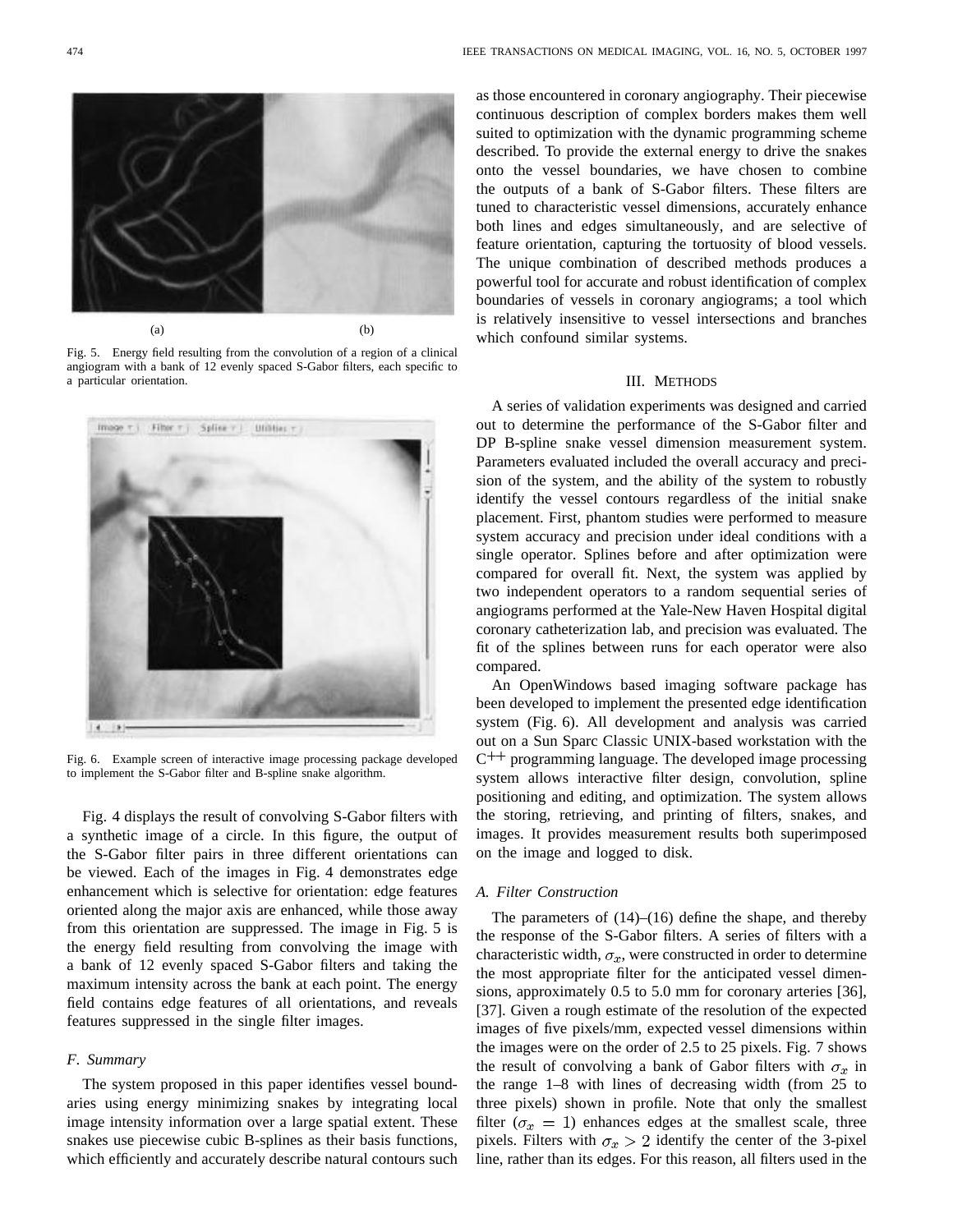

Fig. 7. S-Gabor filter response [energy, refer to (18)] for  $\sigma_x = 1$  to 8 for the lines of decreasing width shown in profile at the top. The units displayed are pixels.

analysis of phantom and angiographic images were constructed with  $\sigma_x = 1$ .

Of the remaining parameters,  $k$  was arbitrarily set at 0.5, and  $v_0$  was chosen such that  $\sigma_x * v_0 = 0.39$ .  $\sigma_y$  was chosen to yield a filter with orientation selectivity similar to natural vision systems:  $\sigma_y = \sigma_x/0.5$  [30]. Finally, with all of the other parameters fixed,  $\lambda$  was determined numerically with bisection search to produce an even filter which integrated to zero (satisfying the desirable quality of zero dc response).

#### *B. Feature Identification*

Once an image had been filtered and the energy field constructed, the operator manually positioned the control points to draw two B-spline snakes close to the opposing vessel edges, spanning the region of interest. The snakes could be initialized with reference to the composite energy field, a user defined energy field built from any number of the available filter outputs, or the original (nonenhanced) image depending on which view afforded the best perspective. The number of piecewise cubic spans making up each snake could be increased or decreased at the discretion of the operator in order to best approximate the overall conformation of each vessel edge. Each snake was initialized by the operator in 15–30 s, depending on vessel complexity.

The splines were each independently optimized to the underlying composite energy field following the dynamic programming scheme discussed previously. Energy values between integer pixel locations in the energy field were calculated using bilinear interpolation. The total spline energy was calculated by numerically integrating the energy values along the length of the spline, and dividing by the length of the spline. Normalization of the total spline energy (with respect to length) eliminated the tendency for the snake to oscillate back and forth in space over a feature, decreasing energy solely by virtue of its increasing length. Each control point (with the exception of the end control points) was allowed to vary within a nine pixel window on each iteration. This nine pixel window confined possible control point positions to the current pixel and the eight nearest neighbors. For the analysis presented in this paper, the end points remained fixed in the location set by the operator when the spline was initialized, although the system does allow full movement of all control points. Fixing the end points prevented the possible migration of the spline away from, as well as extension of the spline beyond the region of interest. Fixing the end points reduced the time needed to converge on the optimum solution by reducing the total number of degrees of freedom of the system. Each snake converged on the optimal solution in 2–5 min on the Sun Sparc Classic workstation.

## *C. Vessel Measurement*

Following optimization of the splines, characteristic measurements of the identified vessel were determined: minimum diameter, reference (normal) diameter, and percent-diameter stenosis. Only the overlapping sections of the two snakes were considered in the analysis. The minimum diameter and its location were found by searching for the shortest distance between the two splines within the overlapped region. Since the end points were fixed, the extent of the analysis along the vessel edges was determined exclusively by the operator, and did not reflect performance of the system. The beginning of the overlap at each end was defined by the shorter of the two shortest distances from the beginning of each snake to anywhere on the other.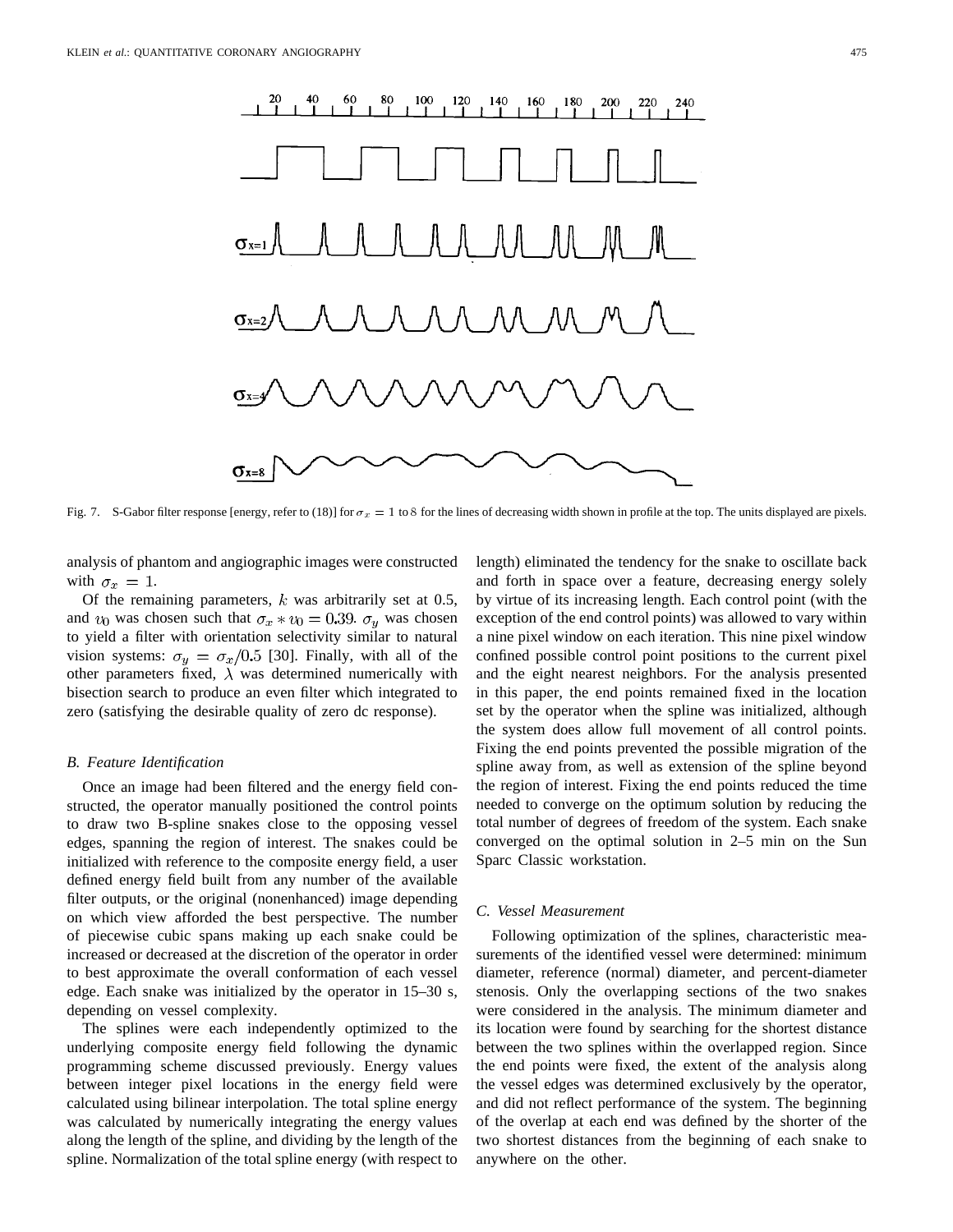

Fig. 8. Centerline calculation uses a rotating T-shaped construct. The orientation which results in equal length arms of the "T" defines the next point.

*Vessel Centerline Construction:* Next, the centerline falling between the two identified edges was calculated. Several different approaches have been used by other authors to construct the centerline. Gurley *et al.* [24] follow the contiguous path of lowest image energy corresponding to center of the vessel, a method similar to other skeletonizing schemes. Reiber *et al.* [39] start with a user-defined centerline and refine the estimate after the edges have been detected. Of note, both of these systems rely on the centerline as a reference from which to search for the vessel edge along perpendicular scanlines. In contrast, in the described algorithm the edges have already been detected and the centerline simply serves as a convenient construct from which to make measurements of vessel diameters.

In this analysis, centerlines were defined mathematically [27] as a line drawn between two edges such that, at any point along its length, its perpendiculars intersect the edges at equal distances from itself, and were constructed following the method of Bolson *et al.* [4], [5] which proceeds as follows. First, an estimate of the first point of the centerline is made. The midpoint of the line connecting the beginning points of the two splines within the overlapped region was chosen for convenience. Then, in an iterative process, new points along the centerline are sought using a T-shaped structure with long arms perpendicular to a short stem (see Fig. 8) which is anchored at its base to the last centerline point. The "T" is rotated and an orientation sought in which the two resulting distances along the arms to the edges are equal. The intersection of the stem and arms of the "T" then becomes the next point on the centerline. This process is repeated until the end of the overlapped region is reached.

# *D. Phantom Studies*

Phantom studies were undertaken in order to validate the accuracy and precision of the system under ideal conditions. A Plexiglas precision-drilled, contrast-filled model and a series of flexible, contrast-filled tubes were imaged in the Yale New Haven Hospital (YNHH) digital catheterization lab and subsequently analyzed by a single operator.

A solid 1 cm  $\times$  10 cm  $\times$  10 cm plexiglas block was precision-drilled to yield a series of parallel holes with minimum diameters of 1.00, 1.50, 2.00, 3.00, 4.00, and 5.00 mm. Each hole was widened to 5.00 mm at each end to a depth of 1.5 cm to simulate normal pre- and post-stenotic vasculature. The modeled percent-diameter stenoses, therefore, ranged from 0–80%. These dimensions cover the range in size of normal and pathologic vessels commonly encountered in clinical practice, and have been used previously in other phantom experiments. The phantom was imaged with two of the stenotic sections centered in the image at a time with a window of 4.5 in at 75 keV, the standard energy level used in clinical procedures at YNHH, and filled with Hypaque-76 (Winthrop Pharmaceuticals, New York, NY) radiographic contrast.

Additionally, 1/32-in, 1/16-in, and 1/8-in inside diameter Tygon tubes were filled with Hypaque-76 and sealed at both ends. The tubes were taped to a solid surface in a randomly curved configuration and imaged along with the fixed-stenosis phantoms. The images were digitally recorded in short, 3–5 s bursts with automatic exposure control. Later, single frames from each of the phantom imaging runs were selected at random and transferred over local network to the Sun Classic workstation.

In the first validation series, a single operator filtered, initialized, and optimized the snakes for each of the phantoms at least four times, recording the resulting minimum and ninetieth-percentile diameters, percent-diameter stenosis and the shape and location of each optimized spline. In order to test the ability of the system to repeatably settle into the same spline configuration independent of the initial conditions, the 2-mm minimum diameter fixed-stenosis phantom was analyzed once, and the resulting optimized splines recorded as a standard reference; then, in ten independent trials, single or multiple control points were randomly displaced from their optimized reference locations, and the resulting splines recorded. The displaced splines were then reoptimized and their final position compared both to the displaced position and the original reference with regard to the minimum diameter, ninetieth-percentile diameter, percent-diameter stenosis, and the circumscribed area measure described earlier. This scheme was repeated for a single image of the 1/32-in ID tubing, as well.

## *E. Angiographic Studies*

Angiograms of twenty coronary vascular lesions (including eight matched pre- and post-angioplasty lesions) were selected from eight sequential patients evaluated in the digital catheterization lab at YNHH. The images selected exhibit a range from normal to severely stenosed lesions, discrete to diffuse disease, and simple to complicated vessel geometries. Each image was analyzed independently by each of two operators twice with a washout period of several days between repeat analyzes. The resulting optimized splines were recorded; minimum diameter, ninetieth-percentile diameter, percent-diameter stenosis, and area circumscribed by each spline before and after optimization were calculated and recorded.

One angiogram was chosen to test the ability of the algorithm to repeatably settle into the same spline configuration regardless of the initial conditions in a manner identical to that described above for the phantom studies. This test was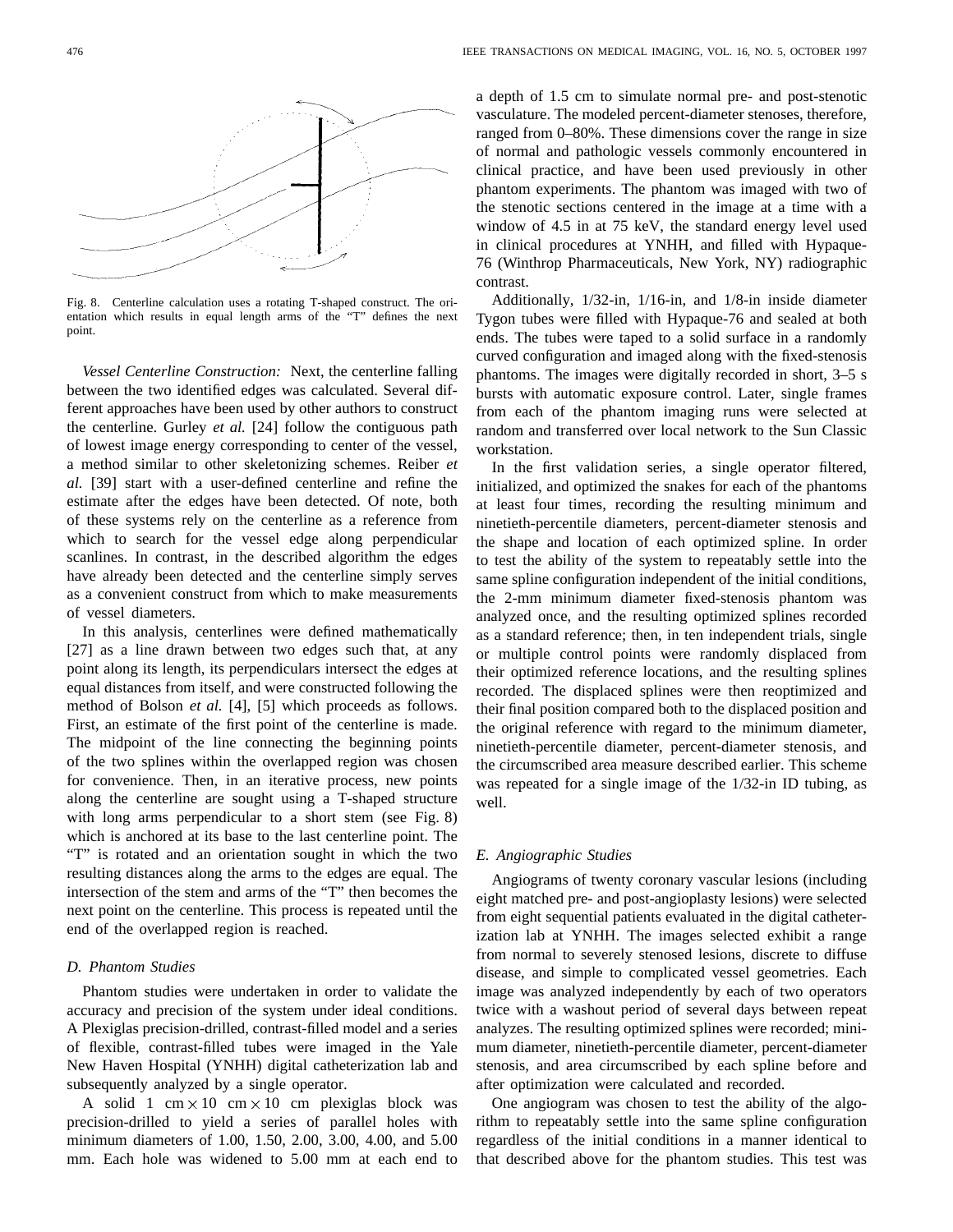TABLE I ACCURACY AND PRECISION FOR FIXED-STENOSIS AND CURVED TUBE PHANTOMS

| Phantom | Measure               | 90th-precentile<br>diameter | minimum<br>diameter     | Percent-<br>diameter<br>stenosis |
|---------|-----------------------|-----------------------------|-------------------------|----------------------------------|
| Fixed   | accuracy              | N/A<br>N/A                  | $-0.14$ mm<br>$0.07$ mm | 2.85%<br>1.35%                   |
| Curved  | precision<br>accuracy | $0.33$ mm                   | $-0.25$ mm              | 12.18%                           |
|         | precision             | $0.38$ mm                   | $0.13$ mm               | 8.30%                            |

TABLE II ACCURACY AND PRECISION FOR TWO INDEPENDENT OPERATORS

| Operator | Measure   | 90 <sub>th</sub><br>precentile<br>diameter | minimum<br>diameter | Percent-<br>diameter<br>stenosis |
|----------|-----------|--------------------------------------------|---------------------|----------------------------------|
|          | accuracy  | $-0.05$ pixels                             | $-0.31$ pixels      | $-3.01%$                         |
|          | precision | $0.89$ pixels                              | $0.54$ pixels       | 5.80%                            |
| 2        | accuracy  | $0.86$ pixels                              | $-0.39$ pixels      | $-5.07%$                         |
|          | precision | 3.16 pixels                                | $1.16$ pixels       | 15.5 %                           |

performed by a single operator and repeated ten times. Areas between the displaced splines and the reference spline, and between the optimized splines and the reference spline were recorded.

## IV. RESULTS

#### *A. Fixed-Stenosis Phantoms*

The minimum diameter, and percent-diameter stenosis accuracy and precision of the system for the fixed-stenosis phantoms were calculated and are presented in Table I. The ninetieth-percentile diameter, which measured the diameter of the pre- or post-stenotic sections of the phantom (and had a true dimension of 5.00 mm for each phantom), was used to scale the minimum dimension for each phantom image.

Fig. 10 summarizes the optimization of the two snakes to the 2 mm minimum diameter phantom from initialization [Fig. 10(a)], through the 20 iterations required in this case for convergence. The snakes are shown after 5, 10, 15, and 20 iterations in Fig. 10(b)–(f). Fig. 10(f) shows the final optimized control point locations and snake conformation, and a line connecting the initial and final locations for each control point.

The sum of the areas between the two initialized and final optimized spline pairs for each run was calculated. This area is a reflection of the initial displacement of the splines from the final optimized locations. Chi-square analysis revealed a modest probability of association between error in minimum diameter stenosis and initial displacement ( $\chi^2 = 5.03$ ,  $0.05 > P > 0.01$ ). There was little probability of association between percent-diameter stenosis and initial displacement  $(\chi^2 = 0.05)$ .

#### *B. Curved Tube Phantoms*

The accuracy and precision of the ninetieth-percentile diameter, minimum diameter, and mean diameter were calculated for the curved tube phantoms. The results are presented in



Fig. 9. Area between the initial reference spline and the displaced spline versus the area between the initial reference and the final optimized spline.



Fig. 10. Optimization of snakes on 2.00 mm fixed-stenosis phantom: (a) initialized, (b) after five iterations of DP algorithm, (c) after ten iterations, (d) after 15 iterations, (e) after 20 iterations, and (f) optimum reached at 23 iterations, lines connect initial control point locations and optimized locations.

Table I. The sum of the areas between the two initialized and optimized spline pairs for each run was calculated. Chisquare analysis revealed no probable associations between ninetieth-percentile diameter ( $\chi^2 = 0.05$ ), minimum diameter  $(\chi^2 = 0.14)$ , or percent-diameter stenosis  $(\chi^2 = 0.19)$  and initial displacement.

## *C. Angiograms*

Twenty coronary vascular lesions from nine sequential patients were analyzed with the algorithm. The series had a mean ninetieth-percentile diameter of 12.7 pixels, mean minimum diameter of 6.4 pixels, and mean percent-diameter stenosis of 49%. Figs. 11–13 show the results of the system on selected angiograms. These images demonstrate the robust behavior of the snakes, even in challenging situations. Accuracy and pre-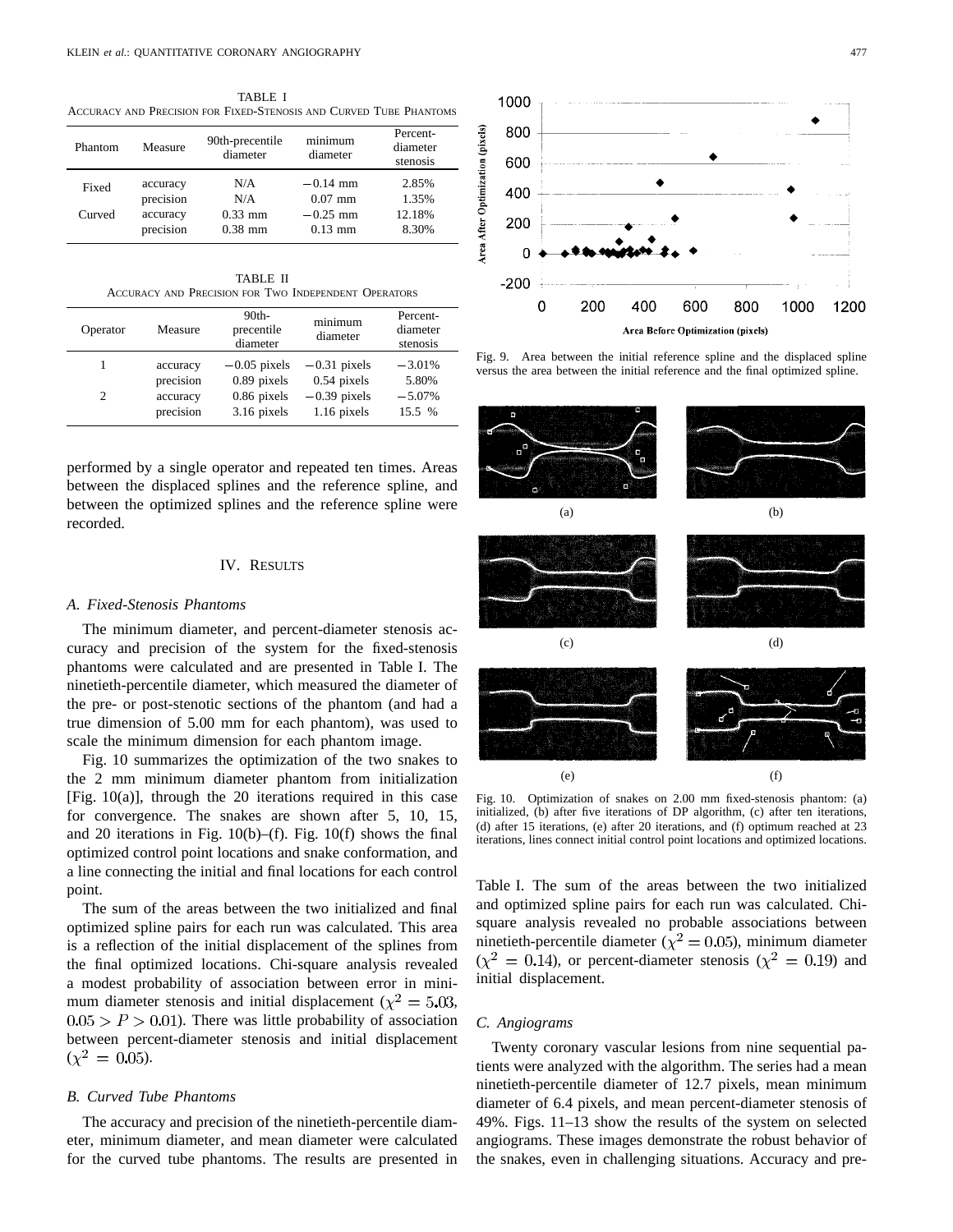TABLE III VARIABILITY AND MEAN DIFFERENCES COMPARING RUNS BY TWO INDEPENDENT OPERATORS

| Measure                                          | 90th-precentile diameter | minimum diameter       | Percent-diameter stenosis | Area between splines    |
|--------------------------------------------------|--------------------------|------------------------|---------------------------|-------------------------|
| <b>Bias</b>                                      | $0.38$ pixels            | $-0.19$ pixels         | $-3.79%$                  | N/A                     |
| Variability                                      | 2.28 pixels              | $0.53$ pixels          | 8.03%                     | N/A                     |
| Difference in means<br>$±95\%$ confidence limits | $-0.91 \pm 1.56$ pixels  | $0.08 \pm 0.61$ pixels | $2.06 \pm 7.84\%$         | $-37.1 \pm 47.1$ pixels |

cision measures were calculated for each of two operators and are presented in Table II. Bias between operators (the mean of the differences in mean measurements for each angiogram), variability between operators (the standard deviation of the differences in mean measurements for each angiogram) and differences and 95% confidence levels in the mean differences of ninetieth-percentile diameter, minimum diameter, percentdiameter stenosis between runs, and error in identified contours between runs (spline 1, run 1–spline 1, run 2; etc.) for each of the operators are presented in Table III. There were no significant differences between the means ( $p > 0.05$ ) for any of the four quantities measured.

One image from the fixed-stenosis phantoms, one from the curved-tube phantoms, and one from the angiogram series were further analyzed to determine the repeatability of the algorithm under widely varying initial conditions. Splines were optimized on each of the images and recorded as a reference. Thereafter, one or more control points of one of the two splines were displaced and the spline reoptimized. Areas were calculated between the reference spline and the initially displaced spline position (averaging approximately 375 pixels), and between the reference spline and the resulting optimized spline (averaging approximately 100 pixels for all cases, but only 15 pixels when the optimization appeared to correctly reidentify the vessel border). Fig. 9 shows the results of these area calculations. Fig. 10 provides a subjective example of the magnitude of initial displacements which was typical for this analysis. Chi-square analysis of the pooled data revealed no probable association between initial and final areas  $(\chi^2 = 0.53)$ .

#### V. DISCUSSION

## *A. Intraoperator Accuracy and Precision*

Two phantom types were studied to measure the accuracy and precision of the vessel measurement system. The system exhibited better than pixel accuracy (1 pixel  $\approx 0.16$  mm  $\times 0.16$ mm) for minimum diameters for both the precision-drilled, fixed-stenosis and flexible-tube phantoms. The accuracy compares favorably with published results (Reiber, van der Zwet) summarized in Table IV.

While the precision was excellent for the fixed-stenosis phantoms, it was somewhat disappointing in the flexible tube phantoms with accuracies and precisions about half and twice those for the fixed-stenosis phantoms, respectively. This result is of dubious significance, however, considering true dimensions of the tubing along their lengths were unknown, confounded by possible squeezing or flattening in any number of places.

In the protocol described earlier, the operator was instructed to place the initialized splines "close" to the enhanced vessel edges. However, no strict definition of "close" was given, and it was up to the operator to interpret "closeness." In order to explore the relationship between initial closeness of the spline and the ultimate optimized shape, the area between the initialized spline and the optimized spline was calculated. This quantity was then correlated with the measurement error using chi-square analysis. Except in the case of minimum diameter error of fixed stenosis phantoms, there were no associations found between initial area and measurement error. The association found, however, was modest, and may be the result of chance. Thus, the error in measurement of vessel dimensions was independent of the initial distance away from the contour that the snake was placed.

#### *B. Sources of Error*

Several sources of error may be inherent in the vessel measuring algorithm and are important to identify in the interest of future system refinements. The first is that the S-Gabor filters do not consistently localize edges across different scales, i.e., at different widths of the Gaussian envelope,  $\sigma_x$  in (14) and (15). Nor is it likely that do they do so inherently accurately at any scale. As  $\sigma_x$  increases relative to the vessel being imaged, a point is reached at which the filter begins to see the vessel as a single line rather than as two edges (as the even filter begins to dominate the odd filter). To minimize this effect, we took  $\sigma_x = 1$ , making the S-Gabor filter system an edge detector for vessels of the scale being imaged. While the overall accuracy attained in the phantom studies was  $-0.14$  mm, the precision was 0.07 mm. Thus the system underestimated the vessel minimum diameters on average, but did so in a very consistent fashion. Linear regression of true versus measured minimum diameter for the fixed-stenosis phantoms revealed a fixed offset of 0.08 mm such that  $\min_{true} = \min_{measured} +0.08$ . This correction was independent of the measured mean dimension ( $p < 0.01$ ).

A very important source of error involves the choice of the number of piecewise cubic spans used to construct the B-spline snake. The order of the spline spans (in this case, cubic) determines the possible spanwise conformation of the snake. Increasingly complex shapes can be mapped either by increasing the spanwise order of the B-spline function, or by increasing the number of spans. The latter method is the only practical solution, and the one that takes advantage of the efficiency of DP. When fitting initial curves "close" to the enhanced feature, using the developed image processing software the operator can add or subtract spans from the snakes as they see fit.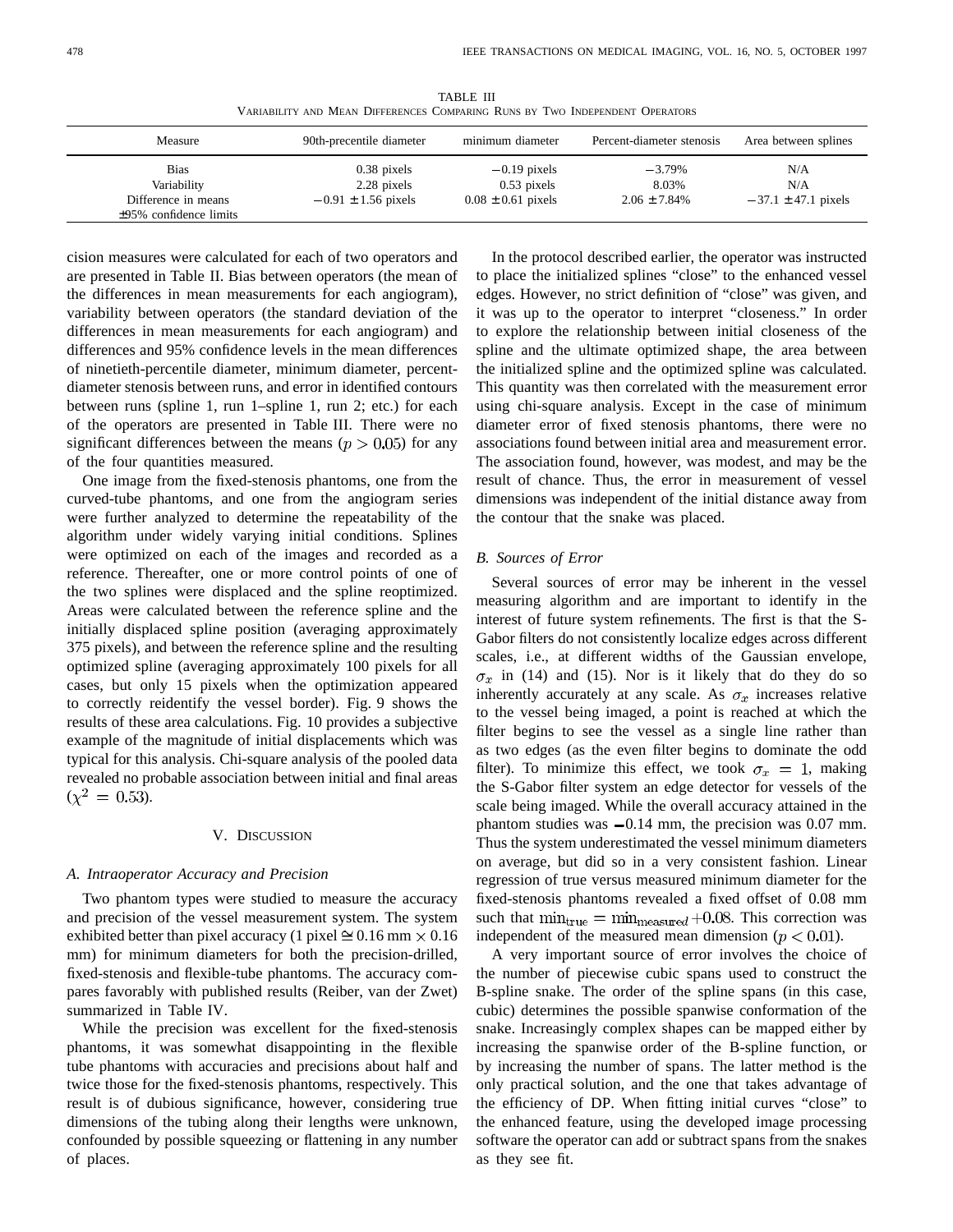

Fig. 11. Result of system operation on set of pre- and post-angioplasy images (top and bottom, respectively). Filtered regions are shown on left with splines (solid lines) and ninetieth-percentile diameter location (dashed line) superimposed. Note the small arteries which branch off within the region of interest. The system easily spans these discontinuities.



Fig. 12. (a) Filtered region and (b) original angiogram with results of vessel border identification superimposed. Note the complexity of this lesion: a discrete narrowing bisected by an overlapping vessel.

Trying to match a feature with too few or too many spans leads to problems. When too few spans are specified, the optimized snake will understate the complexity of the vessel. This may lead to overstatement of minimum diameters, and understatement of reference diameters, especially in the case of diffuse disease. Specifying more spans than required to match the feature unnecessarily increases computation time for optimization. It may also, for unclear reasons, lead to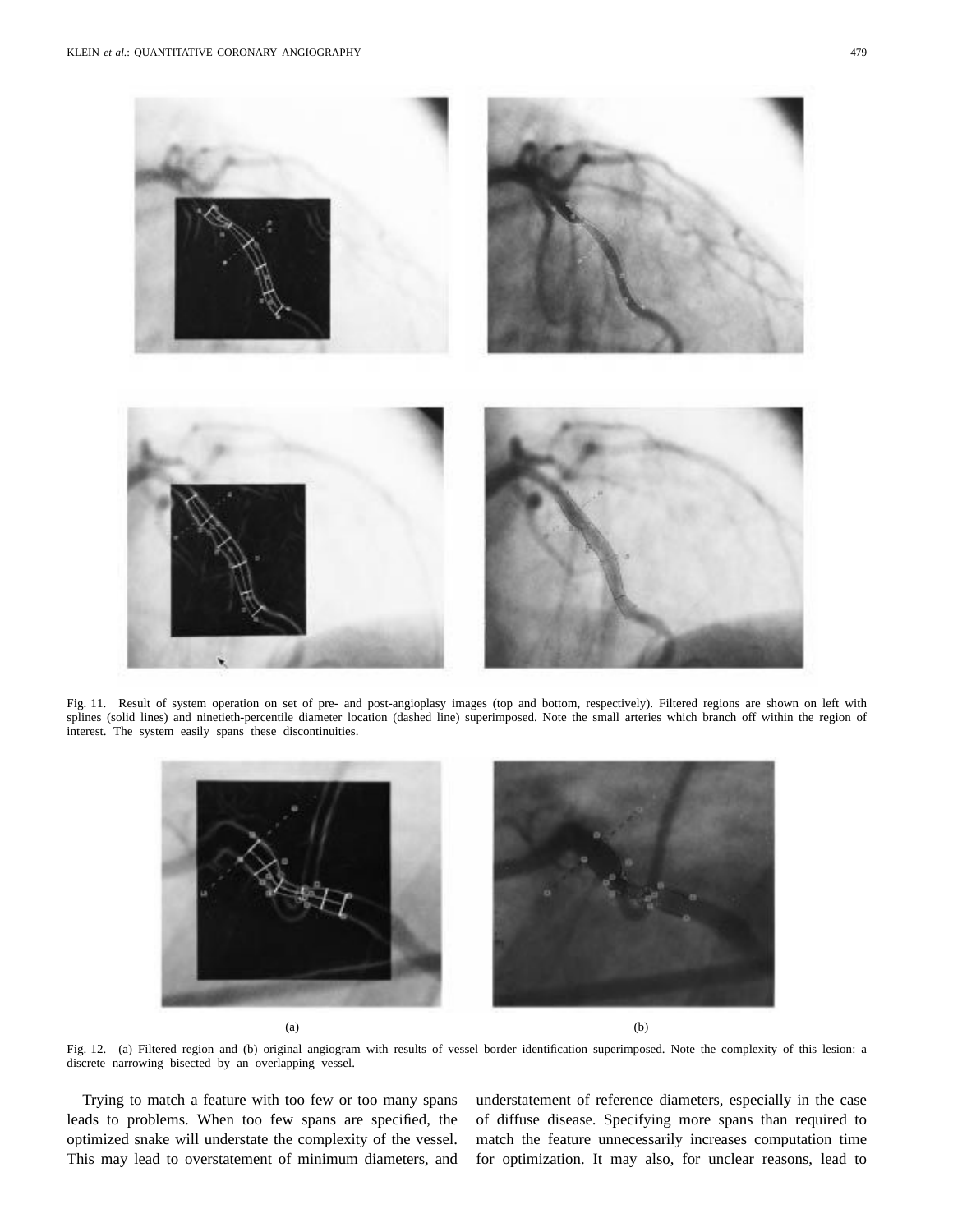

Fig. 13. (a) Filtered region and (b) original angiogram with results of vessel border identification superimposed. Note the complexity of this lesion: multiple branching vessels, overlapping catheter, and sharp notch at the proximal end.

| <b>TABLE IV</b> |  |  |                                                           |  |  |
|-----------------|--|--|-----------------------------------------------------------|--|--|
|                 |  |  | SUMMARY OF OCA SYSTEM PERFORMANCE DESCRIBED IN LITERATURE |  |  |

| Author            | Edge detection                  | Pixels/mm | Accuracy                         | Precision                  | Interoperator precision          |
|-------------------|---------------------------------|-----------|----------------------------------|----------------------------|----------------------------------|
| Reiber [37]       | Weighted 1st and 2nd difference | 13.9      | $0.03$ mm $(0.42$ pixel)*        | $0.09$ mm $(1.25$ pixel)*  | 0.20 mm $(2.78 \text{ pixel})^*$ |
| van der Zwet [46] | Gradient field transform        | 13.9      | 0.06 mm $(0.42 \text{ pixel})$ * | $0.004$ mm $(1.58$ pixel)* | $0.14$ mm $(1.95$ pixel)*        |

\* approximate, based on reported image resolution.

optimization failures. It may be that the excessive number of spans gives the snake sufficient degrees of freedom to detour out and follow extraneous features and return to the remainder of the feature of interest. This was occasionally observed at vessel bifurcations or overlaps and in cases where the fixed starting or endpoints were incorrectly placed off to the side of the feature (rather than directly on it) allowing a loop of snake to slip past.

Another type of error occurs because there may be more than one locally optimal snake conformation in the region surrounding the best fit (globally optimal) conformation. The factor most likely to influence this result is the size of the window within which the DP algorithm moves the control points as it samples the various conformations. In all experiments described in this paper, the DP algorithm varied the control points within a nine pixel window. Increasing the window increases the total number of conformations examined by the DP algorithm and thus reduces the likelihood that the snake will settle into an isolated, nonglobally optimal solution. Increasing the window, however, comes at the expense of rapidly increasing computation time [from  $O(9^4)$ – $O(25^4)$ , etc.].

Finally, the choice of reference diameter affects the accuracy and precision of the algorithm. In the analysis of the phantoms, the ninetieth-percentile diameter was assumed to represent the width of the nonstenosed phantom vessel segment. This was in turn used to scale the image dimensions to real world dimensions (each nonstenosed segment was drilled to 5.00 mm in diameter). Given that the ends of each spline were fixed in each of the experiments, it is conceivable that the ninetiethpercentile diameter may, in some cases, have depended more on the initial placement by the operator than by the results of the optimization. This would likely be the case if the endpoints were placed too widely, thus biasing the diameters toward an artificially large size.

## *C. Interoperator Bias and Variability*

In order to deliver consistent, accurate results, a quantitative coronary angiography system should be as insensitive as possible to potential biases introduced by the operator. Measurements made by one operator should be consistent with measurements made by the same operator at some other time, as well as those by a different operator. In this analysis, a series of 20 coronary artery lesions from random angiograms of eight patients was analyzed by two independent operators twice in order to gauge the impact of operator bias. The interoperator bias, or the systematic difference in minimum diameter between the two operators was  $-0.19$  pixels. The interoperator variability in minimum diameter measurement was 0.53 pixels, which compares very favorably with results reported by Reiber *et al.* (Table IV). There were no significant differences between the mean differences in the parameters measured (ninetieth-percentile diameter, minimum diameter, percent-diameter stenosis, and error areas) for operator 1 and the mean differences for operator 2. These results indicate that operator influence is minimal for the described system.

Of note, while the accuracy and precision in minimum diameter measurement were similar for the two operators, the same was not true for ninetieth-percentile diameter and percentdiameter stenosis measurements. The ninetieth-percentile diameter measurement depends heavily on the extents over which the system is applied. When analyzing a lesion, the operator must first choose the stenosis to span with the snakes, and then choose how far to match the vessel contours to either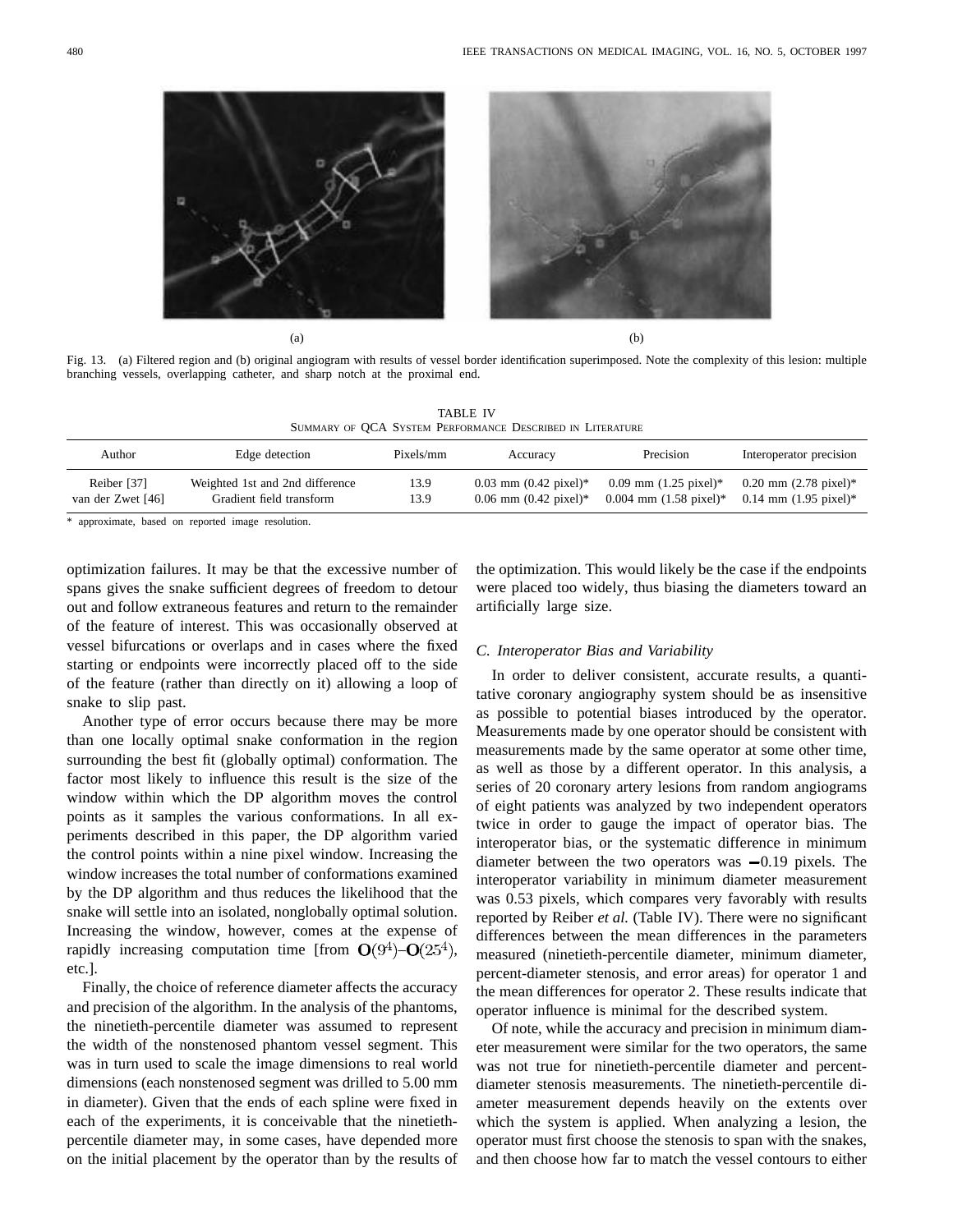side of the stenosis. The latter choice determines the possible range of reference diameters that can be selected by the system. The fact that the interoperator minimum-diameter variability was low indicates that the choice of stenoses was consistent between the operators. The greater interoperator variability and threefold difference in precision in ninetieth-percentile diameter, however, indicates that the choice of extents was not consistent. The threefold difference in percent-diameter stenosis variability is a direct consequence of the variability in ninetieth-percentile diameter.

The choice of the extent of the analysis is a difficult one and one that is clearly vulnerable to operator bias. Despite this, however, the accuracies in all three measured quantities were similar for both operators. Thus, while one operator exhibited wider variation in the extent of the lesion analysis, the end results, on average, were not as different as one might expect.

## *D. Robustness and Influence of Initial Conditions*

The next step forward in the development of DQA systems will clearly be the advent of full automation and, thereby, the elimination of all operator bias in the measurement process. To date, all systems require some form of user initialization whether as a rough centerline estimate, end points, etc. Also, present systems exhibit high rates of failure (approaching 50% by some estimates [24]), especially when applied to complicated lesions such as occur in diffuse disease, or at branching or overlapping vessels. Systems which search a cost matrix to find the least-cost path from one end of a lesion to the other are vulnerable to following an incorrect path, especially in the cases cited.

A deformable vessel boundary model approach, such as the B-spline snake presented here, is less vulnerable to such failures as it can span complicated regions and then settle into the lowest energy state. Rather than begin at one point and follow a connected path to some other end point, snakes represent entire paths from starting point to end point. Optimization draws the snake into a conformation along that general path which minimizes the snake's energy and best fits the underlying edge contour.

Several of the experiments presented in this paper were designed to evaluate the ability of the algorithm to repeatably draw the deformable snake into the same optimal, minimum energy conformation, independent of the initial displacement away from that optimum. Phantom studies revealed no strong associations between the area circumscribed by the initial and optimal splines and variability in the measurements of ninetieth-percentile diameter, minimum diameter, or percentdiameter stenosis. Thus, the final result was insensitive to the initial spline placement which implies minimal operator introduced bias.

Another set of experiments performed on both phantoms and angiograms further tested the association between initial placement and optimized result. Two area measures (chosen to quantify the differences in spline locations along their entire extent) were compared. The first was the area circumscribed by an optimal reference spline and that same spline displaced some distance away. The second area was circumscribed by the reference spline and the result of optimizing the displaced spline. While no association between the two areas was found on the basis of chi-square analysis, the following observation should be noted. Optimization resulted either in a spline closely fitting the original reference, or it resulted in an entirely different result. There is no continuous range of final areas resulting from optimization: either the displaced splines converge on the initial reference splines, or they fail to locate the vessel edges catastrophically.

Locally optimal solutions may be encountered even in a random background. The spline algorithm appears to be more likely to encounter these false, locally optimal but globallypoor solutions the further the spline is displaced from the globally optimal solution. As stated earlier, increasing the size of the control point search windows would alleviate this problem.

#### ACKNOWLEDGMENT

The authors would like to thank R. Curwen, Ph.D. and J. Holihan, Ph.D., for help in the form of software, and statistical analysis. They would also like to thank K. Purushothoman, Ph.D. for his aid in construction of the phantoms, and G. Heyrich, M.D. for help in selecting and transferring images from the YNHH catheterization lab.

#### **REFERENCES**

- [1] A. A. Amini, T. E. Weymouth, and R. C. Jain, "Using dynamic programming for solving variational problems in vision," *IEEE Trans. Pattern Anal. Machine Intell.,* vol. 12, no. 9, pp. 855–867, 1990.
- [2] A. A. Amini, R. W. Curwen, and J. C. Gore, "Snakes and splines for tracking nonrigid heart motion," in *Lecture Notes in Computer Science*, vol. 1065, B. Buxton and R. Cipolla, Eds. Berlin, Germany: Springer-Verlag, Apr. 1996, pp. 251–261
- [3] A. A. Amini et al., "Physical models for measurement of blood velocity and flow from diagnostic images," in *Proc. Compters in Cardiology.* Piscataway, NJ: IEEE Computer Society Press, 1993, pp. 783–786.
- [4] E. L. Bolson, S. Kliman, F. Sheehan, and H. T. Dodge, "Left ventricular segmental wall motion analysis—A new method using local direction information," in *Proc. Computers in Cardiology.* Piscataway, NJ: IEEE Computer Society Press, 1980.
- [5] B. G. Brown, E. Bolson, M. Frimer, and H. T. Dodge, "Estimation of dimensions, hemodynamic resistance, and atheroma mass of coronary artery lesions using the arteriogram and digital computation," *Circ.,* vol. 55, no. 2, pp. 329–337, 1977.
- [6] B. G. Brown, E. L. Bolson, and H. T. Dodge, "Arteriographic assessment of coronary atherosclerosis, review of current methods, their limitations, and clinical applications," *Arteriosclerosis,* vol. 2, no. 1, pp. 2–15, 1982.
- [7] \_\_\_\_\_, "Quantitative computer techniques for analyzing coronary arteriograms," *Prog. Cardiovasc. Diseases,* vol. XXVIII, no. 6, pp. 403–418, 1986.
- [8] I. Carlbom, D. Terzopoulos, and K. M. Harris, Computer-Assisted Registration, Segmentation, and 3-D Reconstruction from Images of Neuronal Tissue Sections, *IEEE Trans. Med. Imag.*, vol. 13, no. 2, pp. 351–362, Jun. 1994.
- [9] D. M. Cavaye and R. A. White, "Imaging technologies in cardiovascular interventions," *J. Cardiovasc. Surg.,* vol. 34, no. 1, pp. 13–22, 1993.
- [10] R. W. Curwen, A. A. Amini, J. S. Duncan, and F. Lee, "Tracking vascular motion in X-ray image sequences with Kalman snakes, in *Proc. Computers in Cardiology.* Piscataway, NJ: IEEE Computer Society Press, 1994, pp. 109–112.
- [11] J. G. Daugman, "Two-dimensional spectral analysis of cortical receptive field profiles," *Vision Res.,* vol. 20, pp. 847–856, 1980.
- [12] J. C. Daugman, "Six formal properties of two-dimensional anisotropic visual filters: Structural principles and frequency/orientation selectivity," *IEEE Trans. Syst., Man, Cybern.,* vol. SMC-13, no. 5, pp. 882–887, 1983.